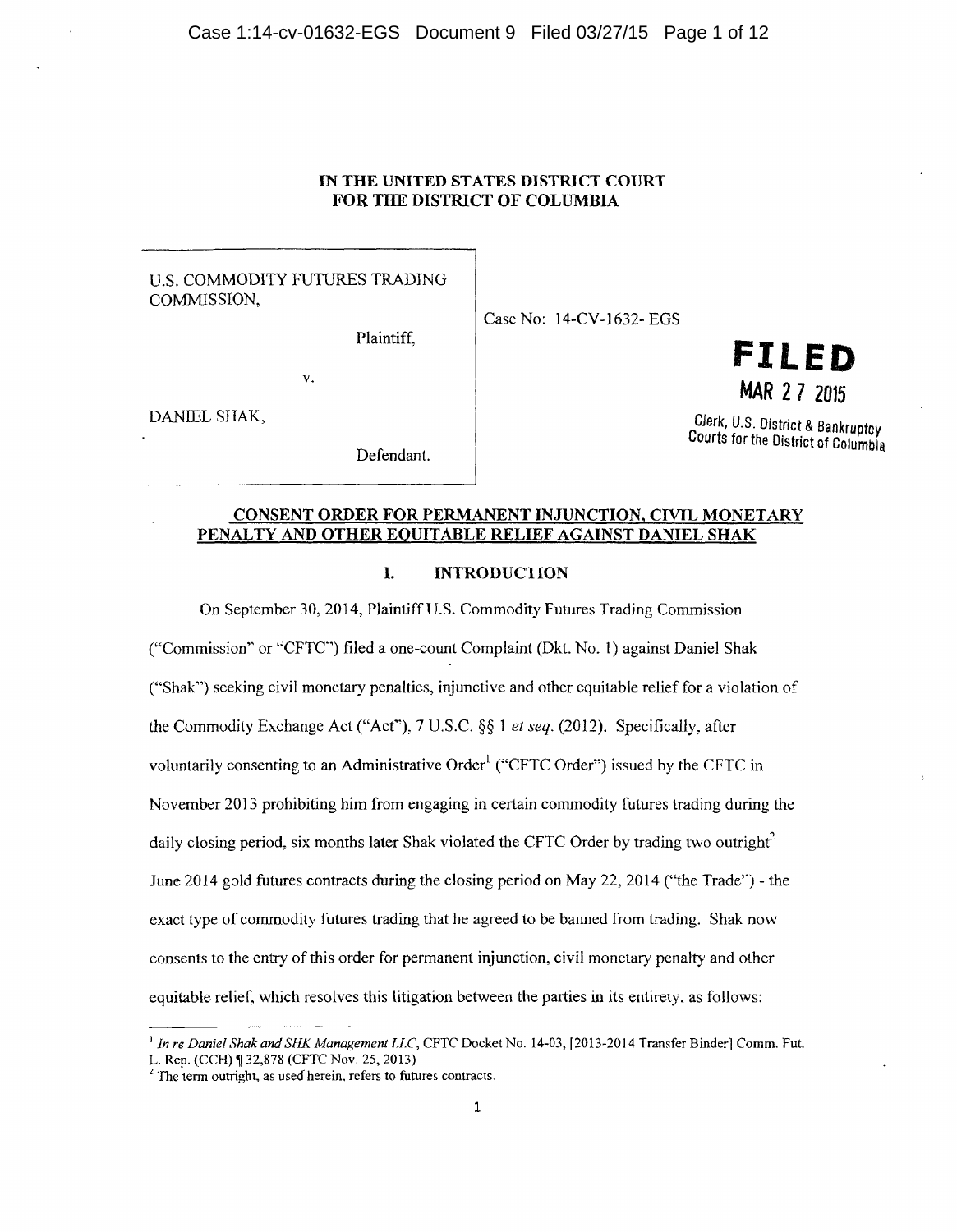# **II. CONSENTS AND AGREEMENTS**

To effect settlement of all charges alleged in the Complaint against Shak without a trial on the merits or any further judicial proceedings, Shak:

I. Consents to the entry of this Consent Order for Permanent Injunction, Civil Monetary Penalty and Other Equitable Relief Against Daniel Shak ("Consent Order'');

2. Affirms that he has read and agreed to this Consent Order voluntarily, and that no promise, other than as specifically contained herein, or threat, has been made by the Commission or any member, officer, agent or representative thereof, or by any other person, to induce consent to this Consent Order;

3. Acknowledges service upon him of the summons and Complaint;

4. Admits the jurisdiction of this Court over him and the subject matter of this action pursuant to Section 6c of the Act, 7 U.S.C. § 13a-1 (2012);

5. Admits the jurisdiction of the Commission over the conduct and transactions at issue in this action pursuant to 7 U.S.C. *§§* 1, *et seq.* (2012);

(2012); 6. Admits that venue properly lies with this Court pursuant  $7 \text{ U.S.C.} \& 13a-1(e)$ 

- 7. Waives:
	- (a) any and all claims that he may possess under the Equal Access to Justice Act. 5 U.S.C. § 504 (2012) and 28 U.S.C. § 2412 (2012), andlor the rules promulgated by the Commission in conformity therewith. Part 148 of the Regulations. 17 C.F.R. §§ 148.1 *et seq.* (2014), relating to, or arising from, this action;
	- (b) any and all claims that he may possess under the Small Business Regulatory 'Enforcement Fairness Act of 1996, Pub. L. No.1 04-121, §§ 201-253, 110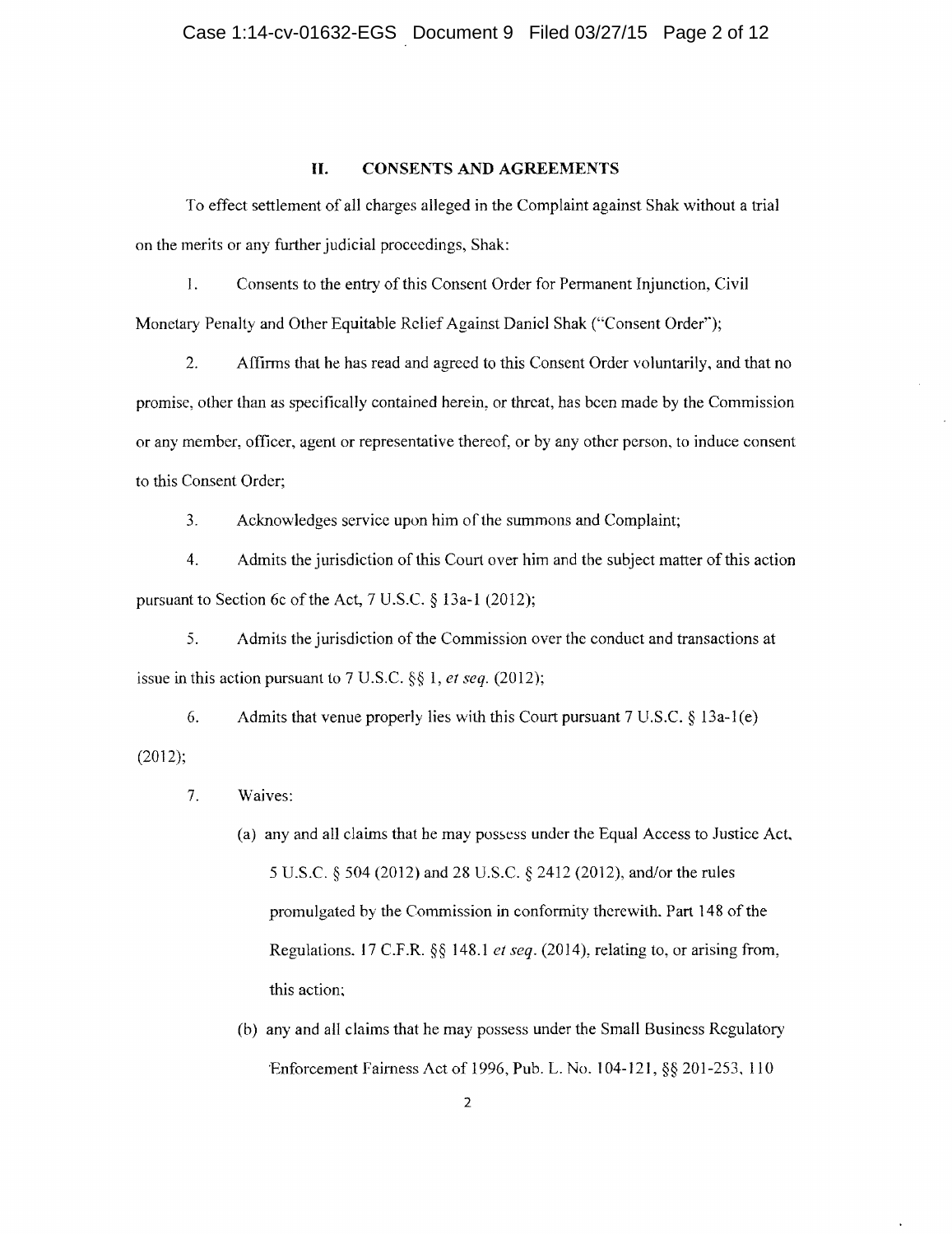Stat. 847.857-868 (1996), as amended by Pub. L. No. 110-28, § 8302, 121 Stat. 112, 204-205 (2007), relating to, or arising from, this action;

- (c) any claim of Double Jeopardy based upon the institution of this action or the entry in this action of any order imposing a civil monetary penalty or any other relief, including this Consent Order; and
- (d) any and all rights of appeal from this action;

8. Consents to the continued jurisdiction of this Court over him for the purpose of implementing and enforcing the terms and conditions of this Consent Order and for any other purpose relevant to this action, even if Shak now or in the future resides outside the jurisdiction of this Court;

9. Agrees that he will not oppose enforcement of this Consent Order by alleging that it fails to comply with Rule 65(d) of the Federal Rules of Civil Procedure and waives any objection based thereon;

10. Agrees that neither he nor any of his agents or employees under his authority or control shall take any action or make any public statement denying, directly or indirectly, any allegation in the Complaint or the Findings of Fact or Conclusions of Law in this Consent Order, or creating or tending to create the impression that the Complaint and/or this Consent Order is without a factual basis; provided, however, that nothing in this provision shall affect Shak's: (a) testimonial obligations, or (b) right to take legal positions in other proceedings to which the Commission is not a party. Shak shall undertake all steps necessary to ensure that all of his agents and/or employees under his authority or control understand and comply with this agreement;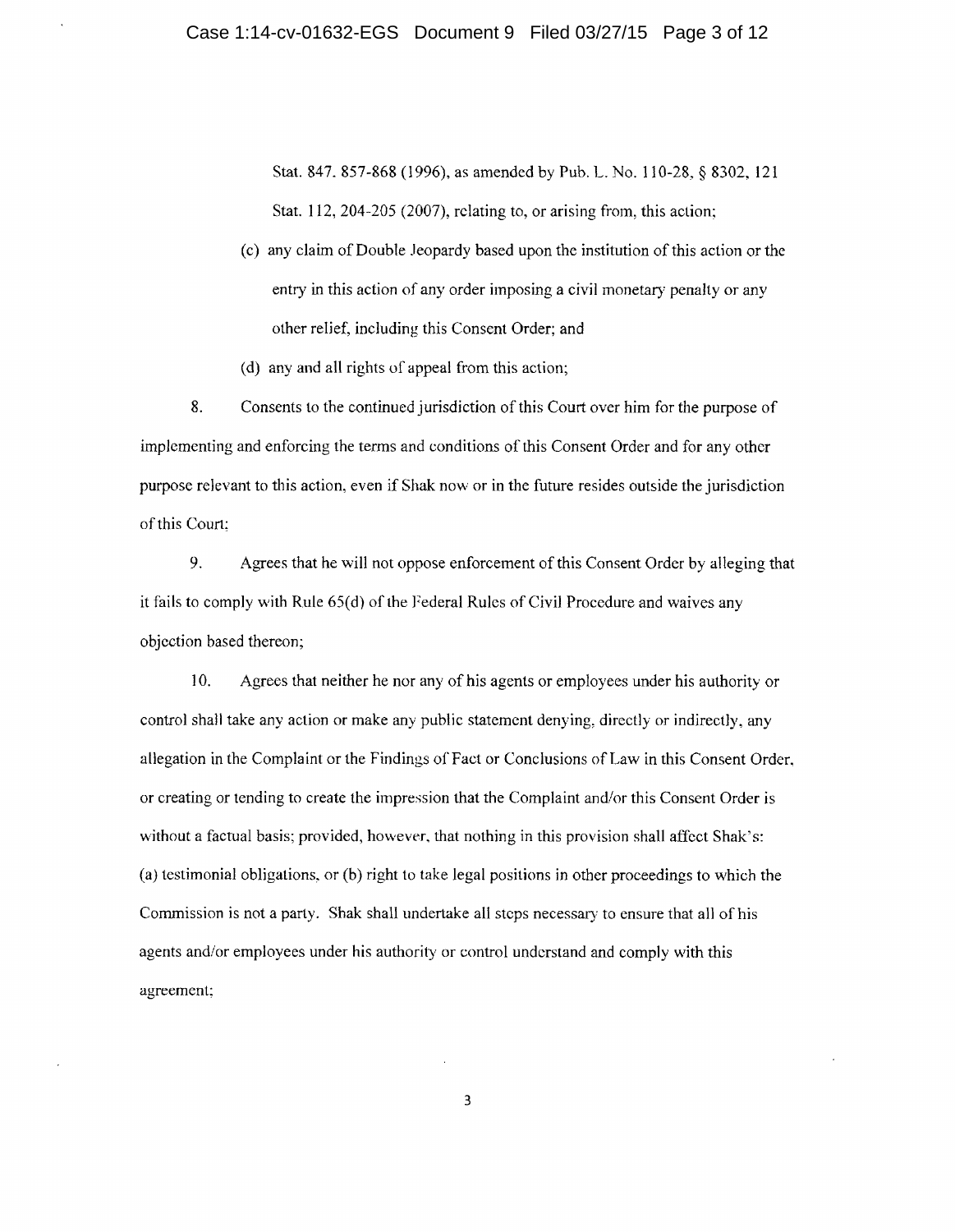# Case 1:14-cv-01632-EGS Document 9 Filed 03/27/15 Page 4 of 12

11. Admits to all of the findings made in this Consent Order and all ofthe allegations of the Complaint. Further, Shak agrees and intends that the allegations contained in the Complaint and all of the Findings of Fact and Conclusions of Law contained in this Consent Order shall be taken as true and correct and be given preclusive effect, without further proof. in the course of: (a) any current or subsequent bankruptcy proceeding filed by, on behalf of, or against Shak; (b) any proceeding pursuant to 7 U.S.C. § 12a (2012), and/or Part 3 of the Regulations, 17 C.F.R. *§§* 3.1 *et seq.* (20 14); and/or (c) any proceeding to enforce the terms of this Consent Order.

12. Agrees to provide immediate notice to this Court and the Commission by certified mail, in the manner required by paragraph 35 of Part VJ of this Consent Order, of any bankruptcy proceeding filed by, on behalf of, or against him, whether inside or outside the United States; and

# III. FINDINGS AND CONCLUSIONS

The Court, being fully advised in the premises, finds that there is good cause for the entry of this Consent Order and that there is no just reason for delay. The Court therefore directs the entry of the following Findings of Fact, Conclusions of Law, permanent injunction, civil monetary penalty and equitable relief pursuant to  $7 \text{ U.S.C.}$  § 13a-1 (2012), as set forth herein. THE PARTIES AGREE AND THE COURT HEREBY FINDS:

#### A. Findings of Fact

#### 1. Parties to This Consent Order

13. Plaintiff Commodity Futures Trading Commission is an independent federal regulatory agency that is charged by Congress with administering and enforcing the Act and the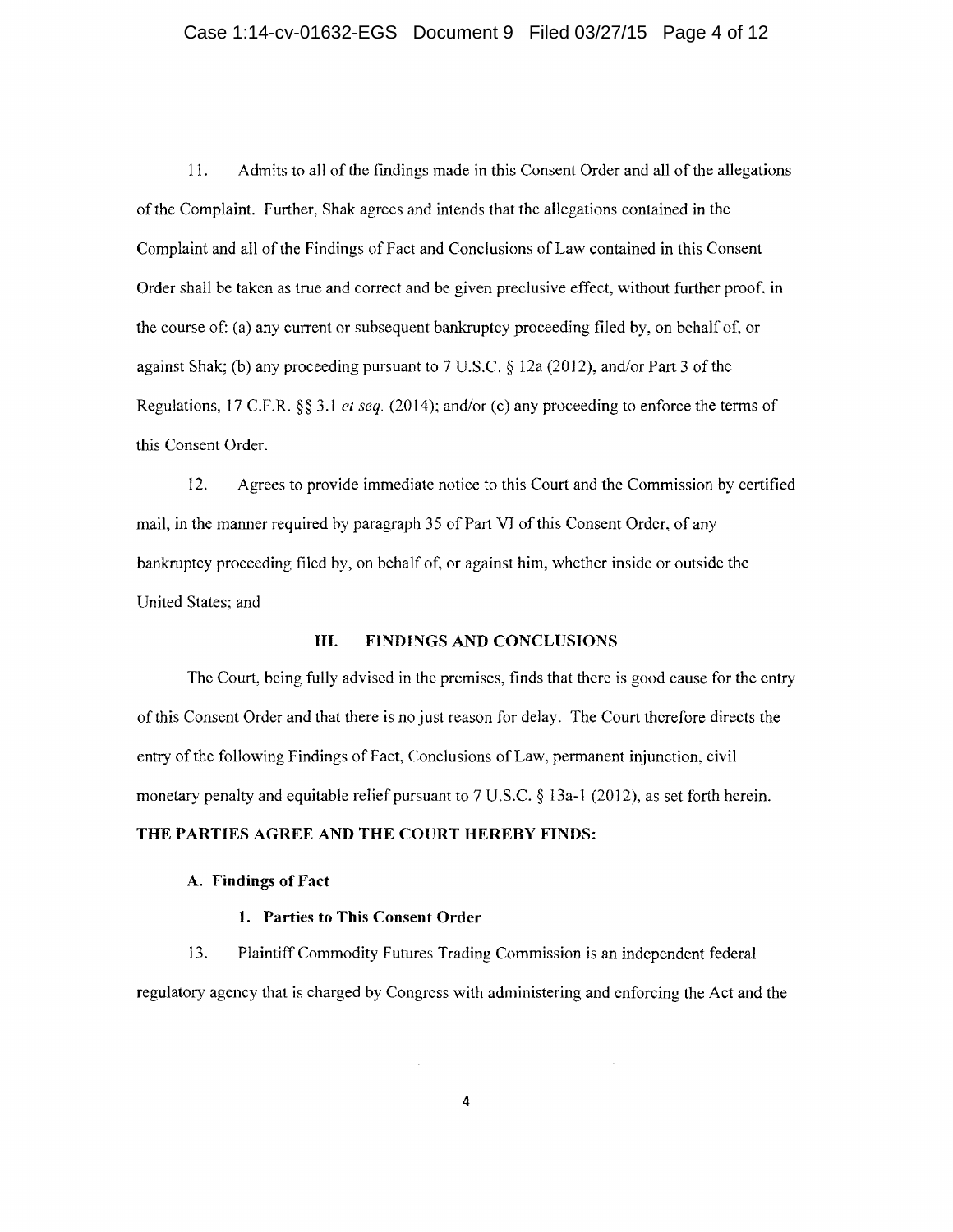## Case 1:14-cv-01632-EGS Document 9 Filed 03/27/15 Page 5 of 12

Commission's Regulations ("'Regulations") promulgated thereunder, 17 C.F.R. §§ 1.1 *et seq.*  (2014).

14. Defendant Daniel Shak is an individual residing in Las Vegas, Nevada. Shak is registered with the Commission as a floor broker. Shak is a member of New York Mercantile Exchange, a designated contract market.

# 2. Prior CFTC Order

15. On November 25, 2013, the Commission issued the CFTC Order instituting administrative proceedings pursuant to Sections  $6(c)$ ,  $6(d)$ , and 8a of the Act, 7 U.S.C. §§ 9, 13b, and l2a(l) (2012), against Shak and SHK Management LLC, a registered commodity pool operator ("CPO") managed by Shak, and simultaneously accepted Shak's Offer of Settlement.

16. As recited in the CFTC Order, in which the CFTC made findings of fact and conclusions of law and imposed remedial sanctions, Shak and SHK Management LLC, his CPO, attempted to manipulate the price of Light Sweet Crude Oil (''WTI") futures contracts traded on the New York Mercantile Exchange ("NYMEX"") on two trading days in 2008. In addition, the CFTC Order found that Shak and his CPO violated the intraday spot month speculative position limits for WTI futures contracts on those two trading days.

17. Shak, represented by counsel, neither admitted nor denied the allegations and conclusions contained in the CFTC Order, and consented to the CFTC Order that required, among other things, Shak to refrain from certain trading activity. Specifically, the CFTC Order at Section Vl. $(4)$ . $(b)$ . prohibited Shak:

For a period of two years, trading outrights, directly or indirectly, on or subject to the rules of a registered entity, as registered entity is defined in Section 1a of the Act, as amended by the CRA and the Dodd-Frank Act. to be codified at 7 U.S.C. § la, from the beginning of the closing period for trading until the end of the closing period for any commodity futures, options on commodity futures, commodity options, security futures products, swaps, and/or foreign currency, or any other product or financial instrument regulated presently or in the future by the Commission.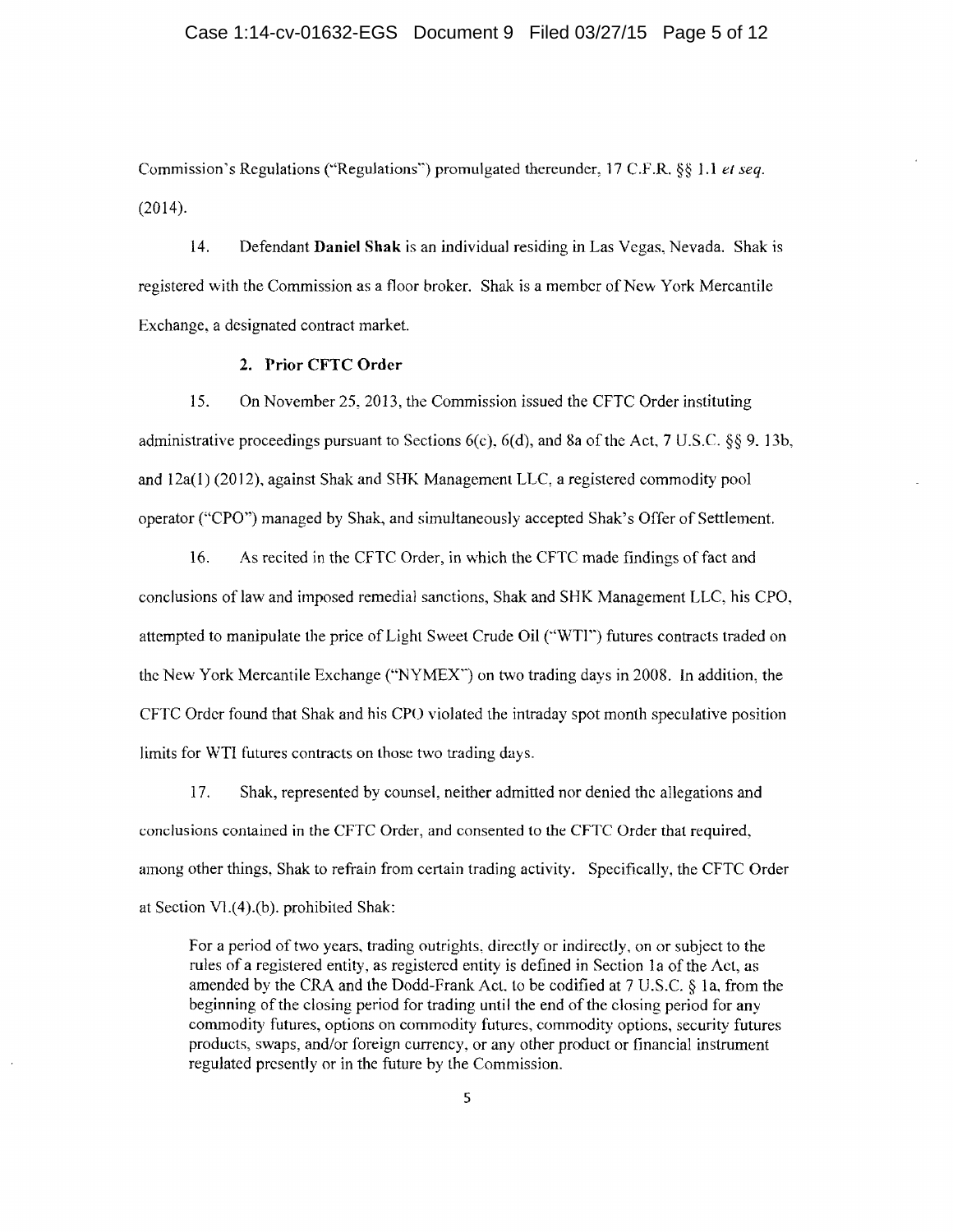# **3. Conduct in Violation of the CFTC Order**

18. Open Outcry trading in the Gold Futures pit occurs Monday through Friday from 9:20 a.m. to 1:30 p.m., eastern time. Trading in the close. as designated by the New York Mercantile Exchange, occurs during the last minute before the end of trading in the pit. As such, trades executed between 1:29:00 to 1:30:00 p.m. eastern time are considered executed during the closing period.

19. On Thursday, May 22,2014, six months after issuance of the CFTC Order, Shak bought two outright. June 2014 gold futures contracts at 1:29:14 seconds eastern time, 46 seconds before the close of the market. Thus, Shak's trades occurred during the closing period in violation of the CFTC Order. This was a one-time incident involving a 2-lot trade.

# **B. Conclusions of Law**

#### **1. Jurisdiction and Venue**

20. This Court has jurisdiction over this action pursuant to 7 U.S.C. § 13a-1 (2012), which provides that whenever it shall appear to the Commission that any person has engaged, is engaging, or is about to engage in any act or practice constituting a violation of any provision of the Act or any rule, regulation, or order promulgated thereunder, the Commission may bring an action in the proper district court of the Cnited States against such person to enjoin such act or practice, or to enforce compliance with the Act, or any rule, regulation or order thereunder.

21. Venue properly lies with this Court pursuant to 7 U.S.C. § 13a-1 (e) (2012), because the transactions, acts, practices, and courses of business alleged to have violated the Act occurred, arc occurring, and/or are about to occur within this District, the Commission is located in this District, and the CFTC Order was issued from this District.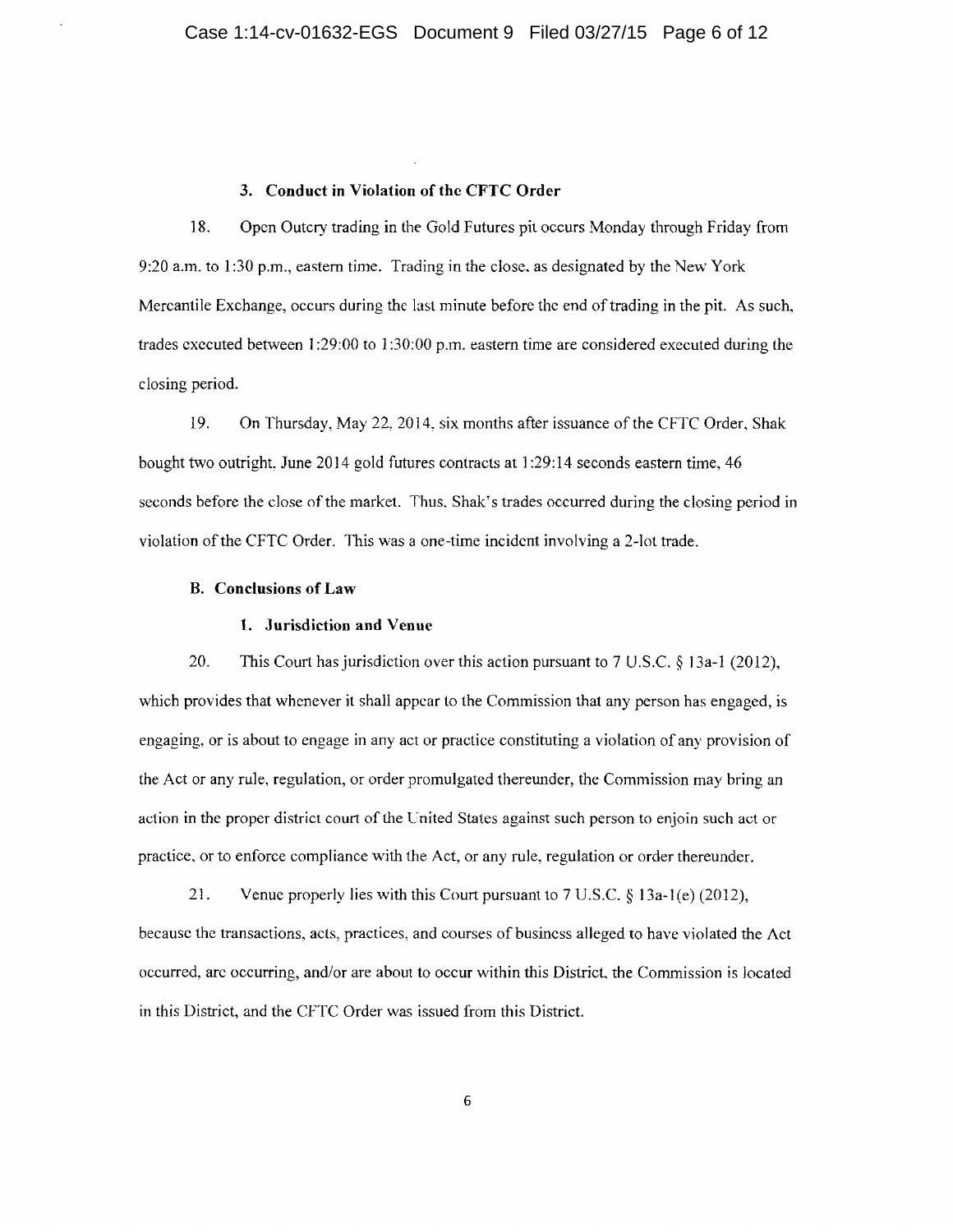#### **2. Violation of the CFTC Order**

22. Section Vl.(4).(b). of the CFTC Order prohibited Shak for a period of two years, beginning on November 25,2013, from trading outrights from the beginning of the closing period until the end of the closing period for any commodity futures, options on commodity futures, commodity options, security futures products, swaps, and/or foreign currency, or any other product or financial instrument regulated presently or in the future by the Commission.

23. On Thursday, May 22, 2014, six months after issuance of the CFTC Order, Shak bought two outright, June 2014 gold futures contracts during the closing period.

24. The Trade violated Section VI.(4).(b). of the CFTC Order.

25. Tn violating the CFTC Order, Shak violated 7 U.S.C. § 9(4) (2012).

26. Unless restrained and enjoined by this Court, there is a reasonable likelihood that the Shak will continue to engage in the acts and practices alleged in the Complaint.

# **IV. PERMANENT INJUNCTION**

#### **IT IS HEREBY ORDERED THAT:**

27. Based upon and in connection with the foregoing conduct, pursuant to 7 U.S.C. § 1 3a-l (20 12), Shak is permanently restrained. enjoined and prohibited from directly or indirectly violating 7 U.S.C.  $\S$  9(4) (2012) and Section VI.(4).(b). of the CFTC Order.

28. Shak is also restrained, enjoined and prohibited from directly or indirectly, for a period of two (2) years from the date of entry of this Consent Order, trading outrights, directly or indirectly. on or subject to the rules of a registered entity, as registered entity is defined in 7 U.S.C. §la (2014), from the beginning of the closing period for trading until the end of the closing period for any commodity futures, options on commodity futures, commodity options, security futures products, swaps, and/or foreign currency, or any other product or financial instrument regulated presently or in the future by the Commission.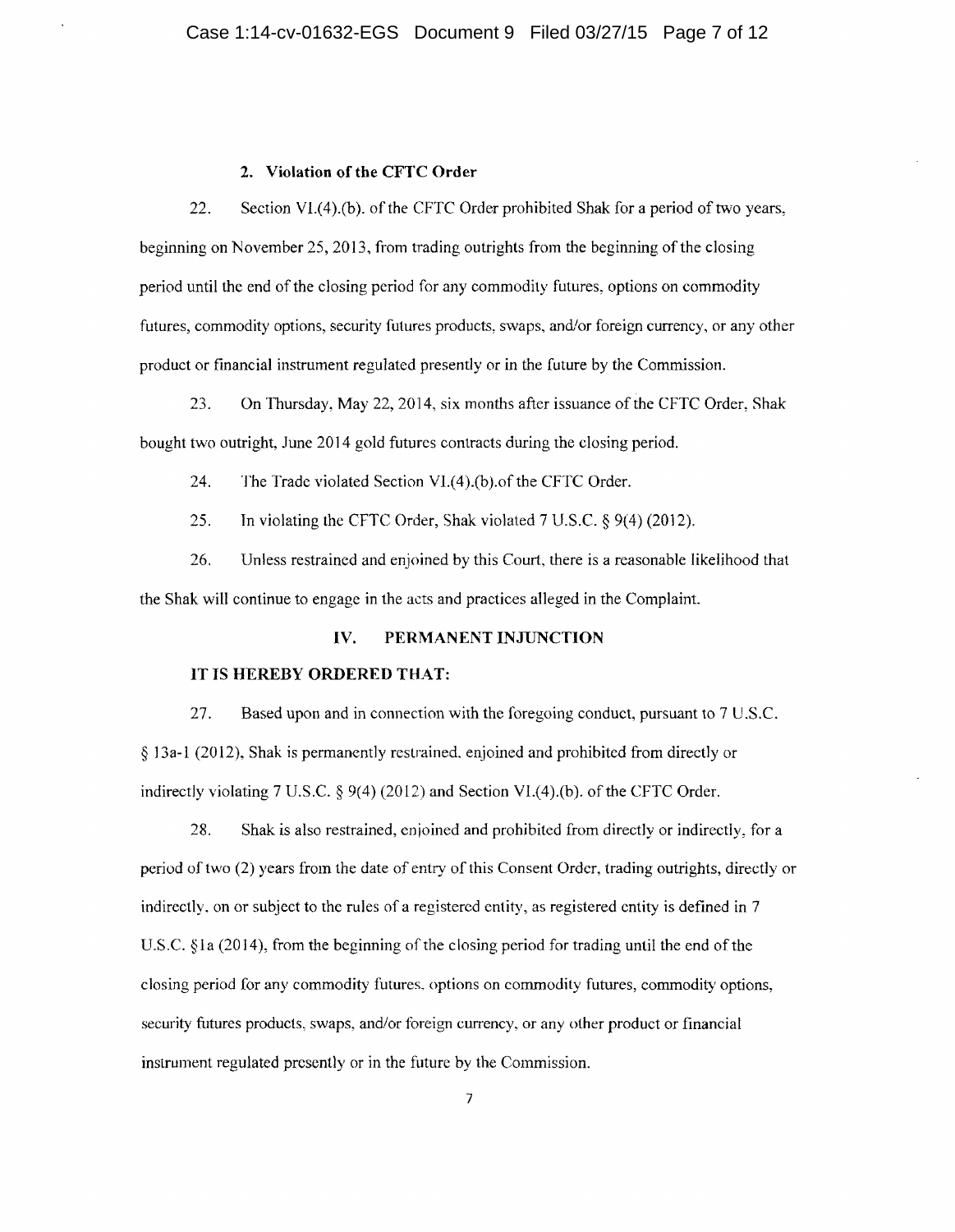29. This order does not supersede the prior CFTC Order. which remains in effect.

# **V. CIVIL MONETARY PENALTY**

30. Shak shall pay a civil monetary penalty in the amount of one hundred thousand dollars (\$100,000).

31. Shak shall pay the civil monetary penalty ("CMP Obligation''), plus post-

judgment interest, within ten  $(10)$  days of the date of the entry of this Consent Order. If the CMP Obligation is not paid in full within ten  $(10)$  days of the date of entry of this Consent Order, then post-judgment interest shall accrue on the CMP Obligation beginning on the date of entry of this Consent Order and shall be determined by using the Treasury Bill rate prevailing on the date of entry of this Consent Order pursuant to 28 U.S.C. § 1961 (2012).

32. Shak shall pay his CMP Obligation by electronic funds transfer, U.S. postal money order, certified check, bank cashier's check. or bank money order. If payment is to be made other than by electronic funds transfer, then the payment shall be made payable to the U.S. Commodity Futures Trading Commission and sent to the address below:

U.S. Commodity Futures Trading Commission Division of Enforcement ATTN: Accounts Receivables- AMZ 340 E-mail Box: 9-AMC-AMZ-AR-CFTC DOT/FAA/MMAC 6500 S. MacArthur Blvd. Oklahoma City, OK 73169 Telephone: (405) 954-5644

If payment by electronic funds transfer is chosen, Shak shall contact Nikki Gibson or her successor at the address above to receive payment instructions and shall fully comply with those instructions. Shak shall accompany payment of the CMP Obligation with a cover letter that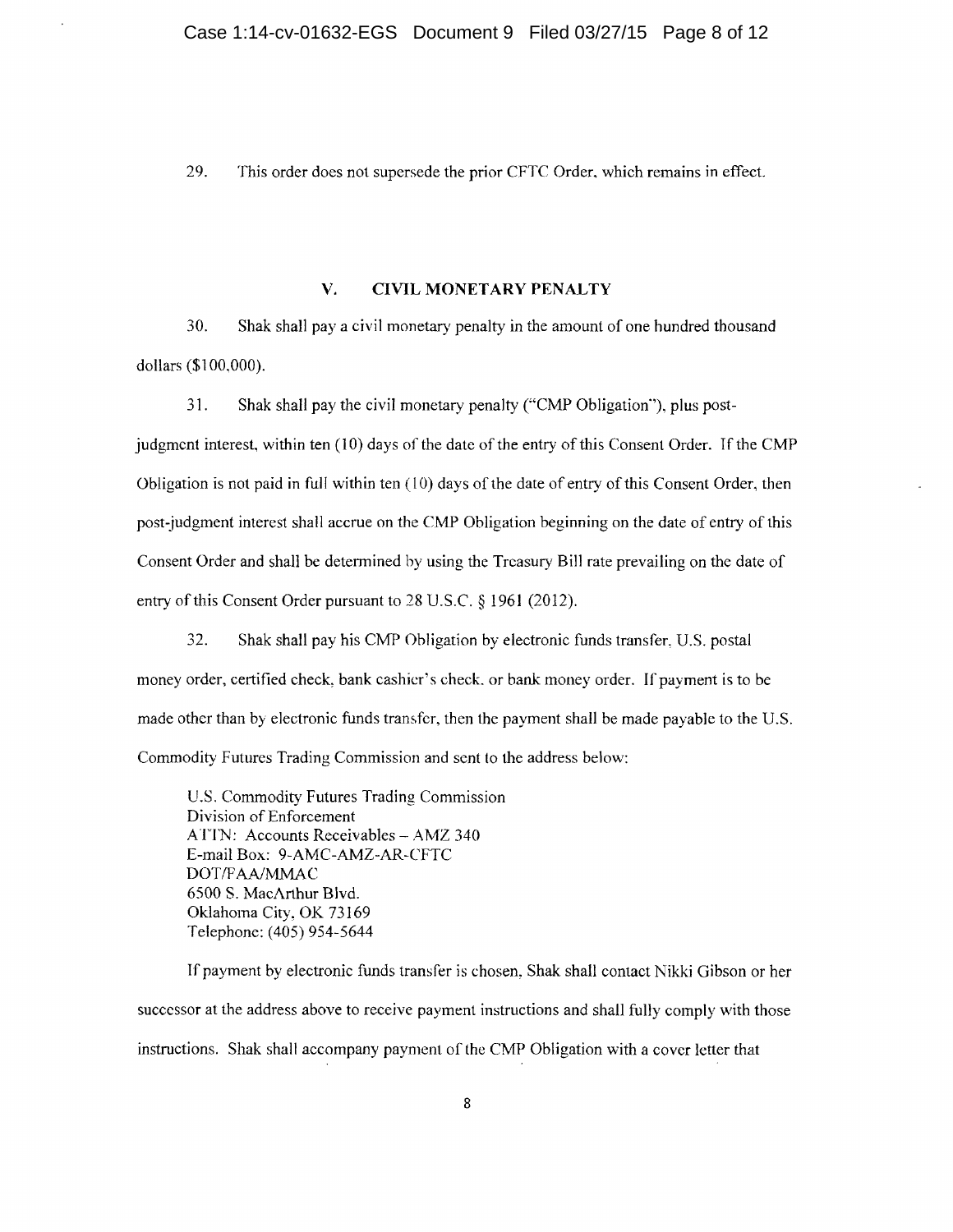identifies Shak and the name and docket number of this proceeding. Shak shall simultaneously transmit copies of the cover letter and the form of payment to the Chief Financial Officer, U.S. Commodity Futures Trading Commission, Three Lafayette Centre, 1155 21st Street, NW, Washington, D.C. 20581.

33. **Partial Satisfaction:** Any acceptance by the Commission of partial payment of Shak's CMP Obligation shall not be deemed a waiver of Shak·s obligation to make further payments pursuant to this Consent Order, or a waiver of the Commission's right to seek to compel payment of any remaining balance.

# **VI. MISCELLANEOUS PROVISIONS**

34. **Cooperation:** Shak shall cooperate fully and expeditiously with the Commission. including the Commission's Division of Enforcement, and any other governmental agency in this action, and in any investigation, civil litigation, or administrative matter related to the subject matter of this action or any current or future Commission investigation related thereto.

35. **Notice:** All notices required to be given by any provision in this Consent Order shall be sent certified mail, return receipt requested, as follows:

Notice to Commission:

Director, Division of Enforcement U.S. Commodity Futures Trading Commission 1155 21st Street NW Washington, D.C. 20581

Notice to Defendant Daniel Shak:

David Kovel KIRBY MciNERNEY LLP 825 Third A venue, 16th Floor New York, NY 10022 212.3 7l.6600 212.699.1194 (fax)

9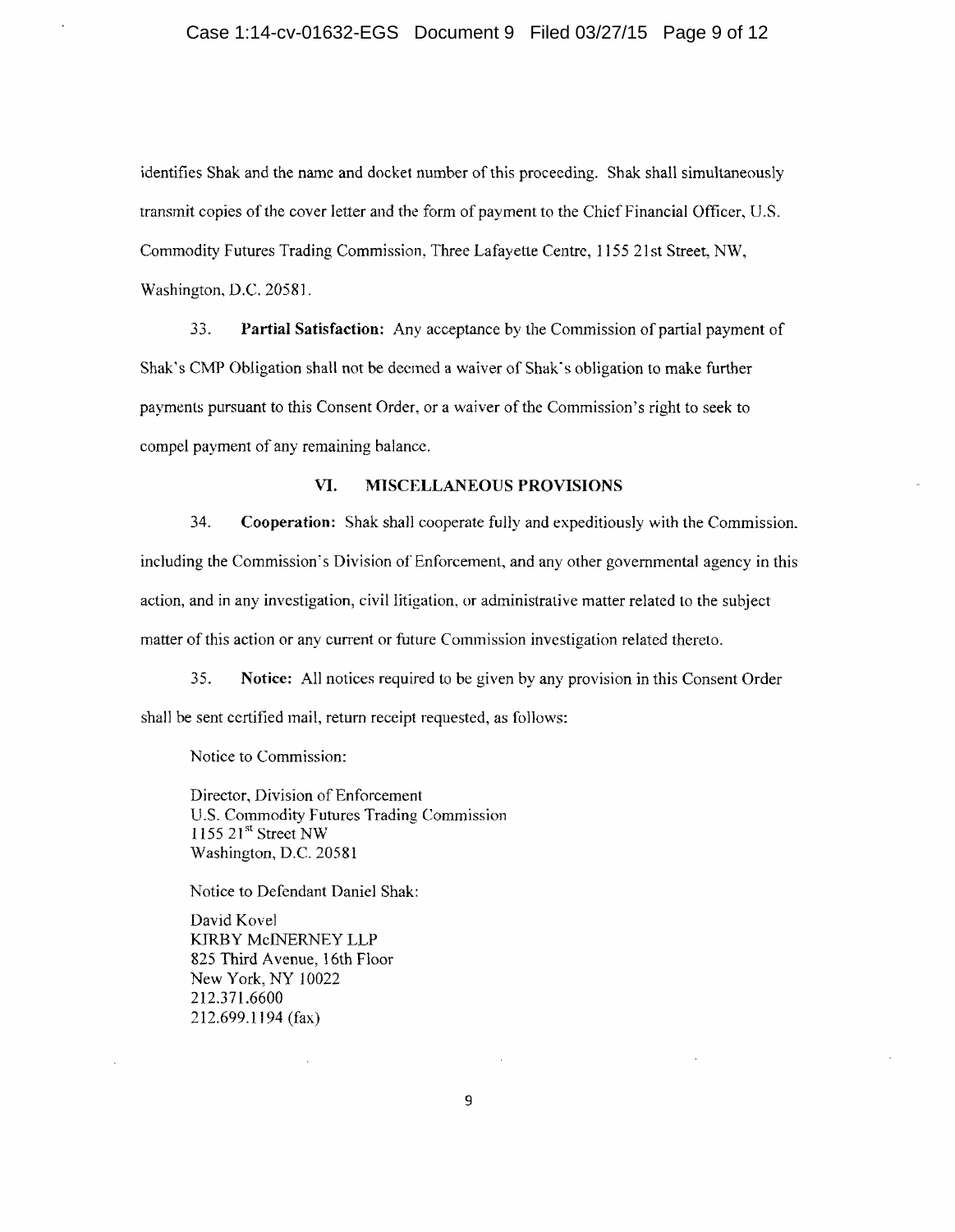All such notices to the Commission shall reference the name and docket number of this action.

36. **Change of Address/Phone** In the event that there is an address and/or telephone number change for Shak, Shak shall provide written notice to the Commission by certified mail of any change to his telephone number and mailing address within ten  $(10)$  calendar days of the change.

37. **Entire Agreement and Amendments:** This Consent Order incorporates all of the terms and conditions ofthe settlement among the parties hereto to date. Nothing shal1 serve to amend or modify this Consent Order in any respect whatsoever, unless: (a) reduced to writing: (b) signed by all parties hereto; and (c) approved by order of this Court.

38. **Invalidation:** If any provision of this Consent Order or if the application of any provision or circumstance is held invalid. then the remainder of this Consent Order and the application of the provision to any other person or circumstance shall not be affected by the holding.

39. **Waiver:** The failure of any party to this Consent Order at any time to require performance of any provision of this Consent Order shall in no manner affect the right of the party at a later time to enforce the same or any other provision of this Consent Order. No waiver in one or more instances of the breach of any provision contained in this Consent Order shall be deemed to be or construed as a further or continuing waiver of such breach or waiver of the breach of any other provision of this Consent Order.

40. **Continuing Jurisdiction of this Court:** This Court shall retain jurisdiction of this action to ensure compliance with this Consent Order and for all other purposes related to this

10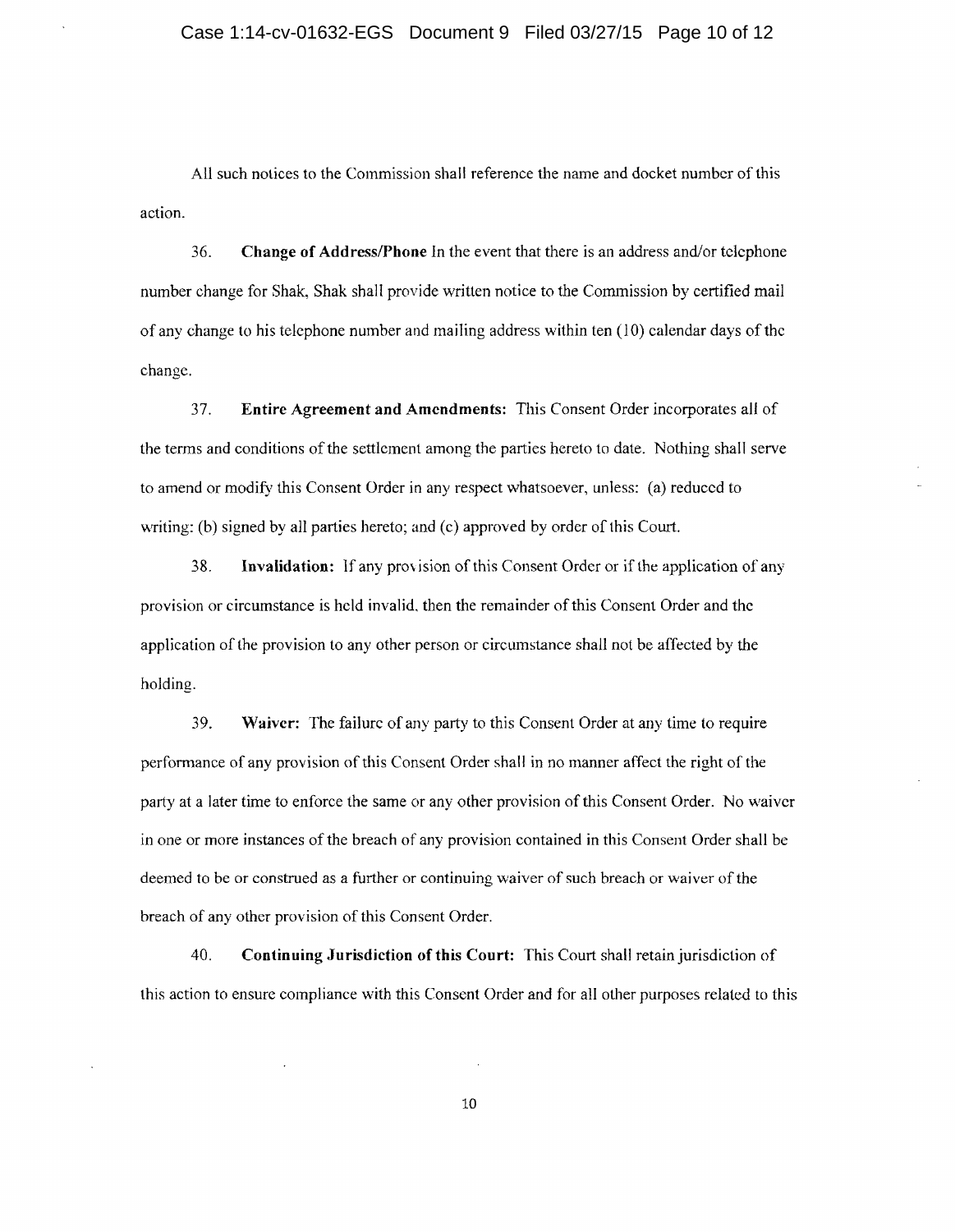action, including any motion by Shak to modify or for relief from the terms of this Consent Order.

41. **Injunctive and Equitable Relief Provisions:** The injunctive and equitable relief provisions of this Consent Order shall be binding upon Shak, upon any person under his authority or control, and upon any person who receives actual notice of this Consent Order, by personal service, e-mail, facsimile or othenvise insofar as he or she is acting in active concert or participation with Shak.

42. **Counterparts and Facsimile Execution:** This Consent Order may he executed in two or more counterparts, all of which shall be considered one and the same agreement and shall become effective when one or more counterparts have been signed by each of the parties hereto and delivered (by facsimile. e-mail, or otherwise) to the other party, it being understood that all parties need not sign the same counterpart. Any counterpart or other signature to this Consent Order that is delivered by any means shall be deemed for all purposes as constituting good and valid execution and delivery by such party of this Consent Order.

43. Shak understands that the terms of the Consent Order are enforceable through contempt proceedings, and that, in any such proceedings he may not challenge the validity of this Consent Order.

There being no just reason for delay, the Clerk of the Court is hereby directed to enter this Consent Order for Permanent Injunction, Civil Monetary Penalty and Other Equitable Relief Against Daniel Shak.

DONE AND ORDERED in Chambers in Washington, D. . this

Hon. Emmet G. Sulfivan United States District Judge